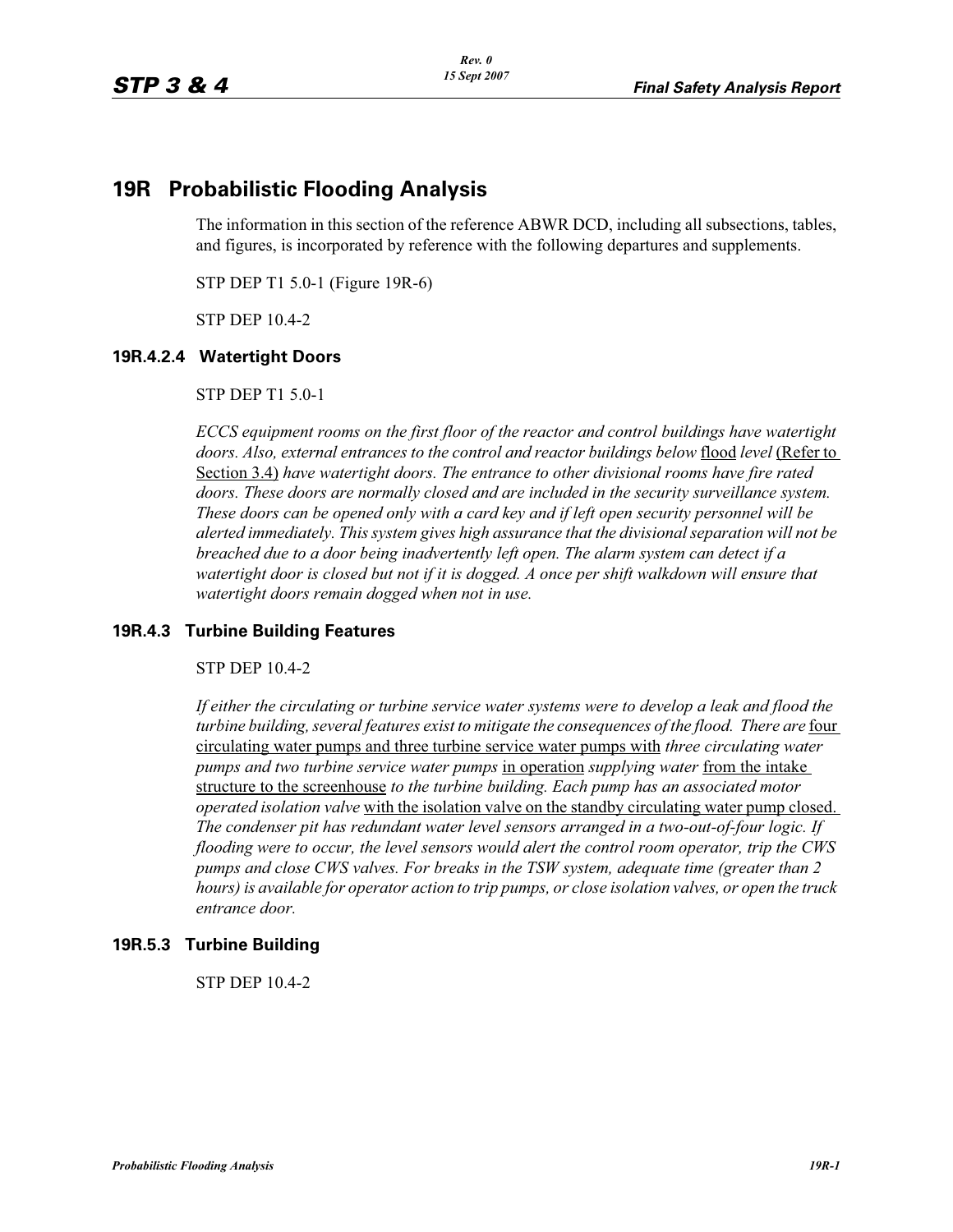The following site-specific supplement addresses the STP Site being a high PCHS design and having all openings to safety-related buildings below flood level closed.

*The circulating water system (CWS) has three* four *pumps* located in the main intake structure *and each pump has an associated motor operated isolation (shutoff) valve.* Three of the pumps are normally operating and the fourth pump will be in standby with its associated isolation valve closed. *The turbine service water (TSW) system has three pumps and three motor operated isolation valves. For a* the *high power cycle heat sink plant design* at STP 3 & 4 *(i.e., the heat sink is at an elevation higher than grade level of the turbine building), an additional isolation valve is installed in each line. All of these are classified as non-safety grade equipment. If a*  large pipe break develops either in the CWS or TSW piping and initiates flooding in the turbine *building, it is necessary either to trip all of the pumps (for a low heat sink) or to close all of the*  valves of the associated system to terminate the flood. Four redundant safety grade water level *sensors (operating in a two-out-of-four logic) in the condenser pit of the turbine building will generate a signal to alert the control room operator and trip all pumps and close all isolation valves in the CWS. TSW breaks must be manually mitigated but, due to the lower flow rate (Compared to CWS), sufficient time is available to trip the pumps or close isolation valves from the control room. A turbine trip and reactor shutdown will be initiated as a consequence of turbine building flooding.*

*If one or more pumps fail to trip or its associated valves fails* fail *to close, the water level may rise up to the top of the condenser pit and reach grade level. If the operator received an alarm from the level sensors, even though the automatic protective features failed, the operator could open the truck entrance door (roll up type door) to allow the flood water to exit the building. If the operator does not receive an alarm, it is assumed that insufficient time will be available for the operator to open the truck door for a CWS break before the water level would effectively cause binding of the door and prevent opening. For TSW breaks, greater than 2 hours is available to open the door.*

*If the service building door fails open, the flood rate into the service building could be high enough to flood the service building to a significant level. Since the service building is the main entrance to the plant, personnel would hear or see the flood water and alert operators in the control room. Operator action could then be taken to manually trip the CWS or TSW pumps or close CWS or TSW valves. This is assuming that the level sensors failed but control circuitry for pump trip/valve isolation was still available.*

*If these actions failed, the flood waters would fill up the service building and could potentially enter the control or reactor buildings through several external normally closed watertight doors. On the first floor of the service building there is a watertight door which allows entrance to the reactor building cooling water (RCW) heat exchanger rooms. Failure of this door could allow the flood waters to damage equipment in all three safety divisions and potentially the battery room on the next level. If the watertight door to the RCW rooms does not fail, the water level would rise up in the service building to the next level where there are two watertight doors, one to the battery rooms of the control building and another to the reactor building clean access area. Failure of the watertight door to the battery rooms is assumed to result in core damage as loss of all DC (batteries and battery chargers) will occur. DC power is required for control of safe shutdown systems or to depressurize and use non-safety-related makeup sources such as condensate or AC independent water addition systems. Failure of the watertight door to the*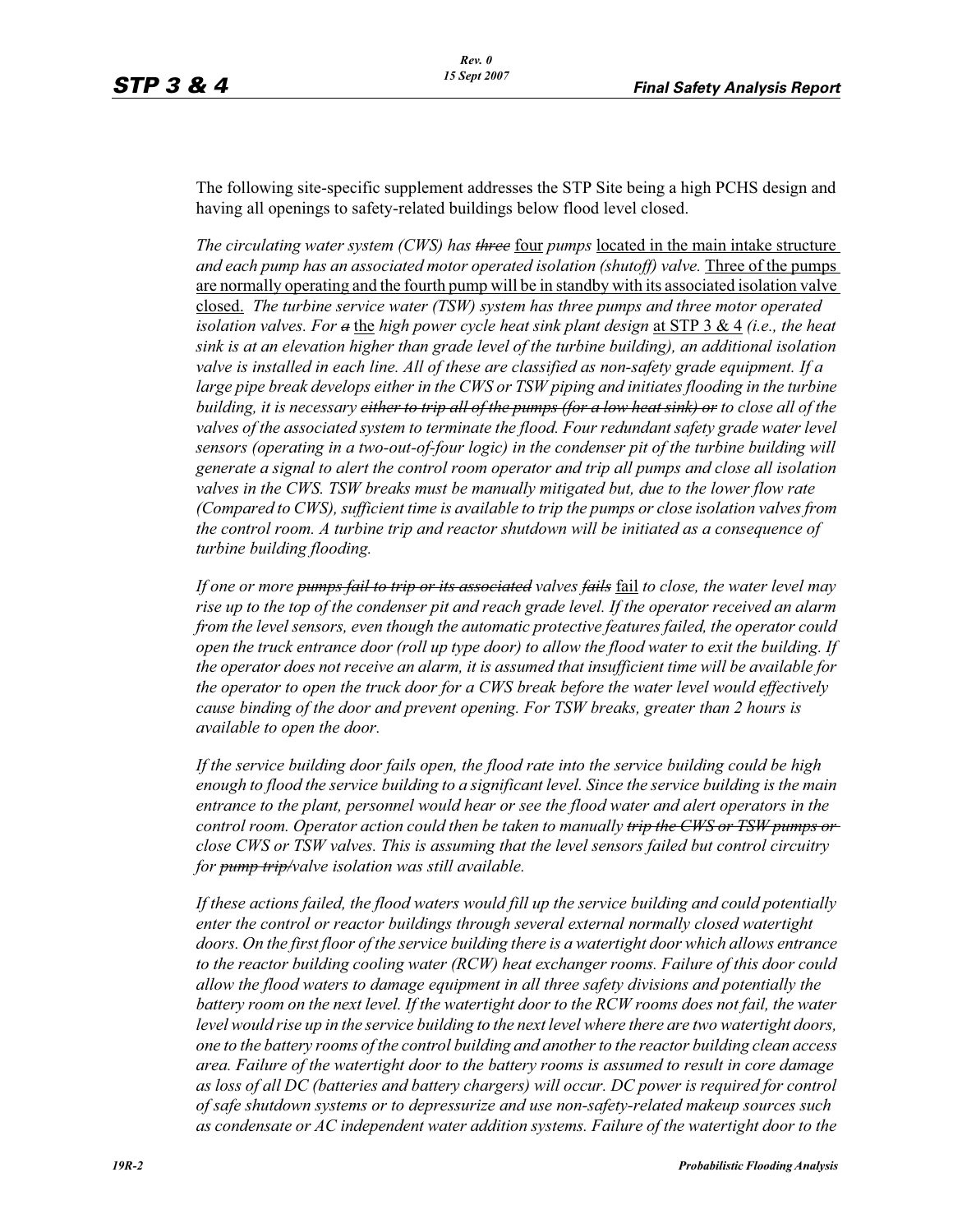*reactor building clean access area could result in damage to all three electrical divisions. If none of these watertight doors fail, flooding could continue to the next level where a normally open watertight door*, normally closed except for routine ingress and egress, *allows access to the control room area. Given the extensive flooding which had occurred to this point, the operators would have sufficient time and warning to* ensure that *close this watertight door* is closed*. If the door failed or the operators failed to close it, no core damage should occur because automatic initiation of safety systems such as the high pressure core flooder would ensure that the core remained covered with water. Continued flooding would then reach grade*  level where the water could exit the service building through the main entrance. It is assumed *that failure of any of the external watertight doors (except the control room door) results in core damage.*

*Figures 19R-7 and 19R-8 are event trees which describe the turbine building flooding for low and high Power Cycle Heat Sink (PCHS) configurations, respectively.* Note that Figure 19R 7 does not apply to STP 3 & 4 because they are a high PCHS design as described in Section 2.4S.1.1. *The accident progression due to a large pipe break in the CWS (the worst case flooding) is described in the event tree. As the CWS break is bounding, no TSW flooding event trees were developed. The success or failure of each flood mitigating feature in the event tree diagram may have a significant impact on the result of accident progression. The event trees in Figures 19R-7 and 19R-8 are described as follows:*

- *(3) The bus breaker and/or pump breakers of CWS pumps open and trip all three*  operating *pumps (flooding prevention for low PCHS). Although siphoning could occur if the PCHS was higher than the bottom of the condenser pit, the siphon could not cause flooding to grade level. Therefore, the flood would be contained within the turbine building. In case of* the *high PCHS* design of STP 3 & 4, *the success probability of this feature is* not credited for turbine building flood mitigation *assumed to be zero.*
- *(4) CWS isolation valves close (flooding prevention for high or low PCHS).*
- *(8)* The control room operator can prevent flood damage to safety-related equipment by manually *tripping the CWS pumps or* closing the CWS valves. It is assumed that if automatic features failed (given that the sensors did not fail) that control room actuations would also fail. If the sensors failed though, it may be possible to manually close the valves or trip the pumps from the control room once the operator is aware of the flooding condition. The probability of success is higher if the sensors did not fail because the operator would receive two indications of flooding: early in the scenario from the sensors in the turbine building and later from personnel in the service building if the flood were to propagate to that point. In either case, the watertight doors in the control and reactor buildings can prevent damage to safetyrelated equipment.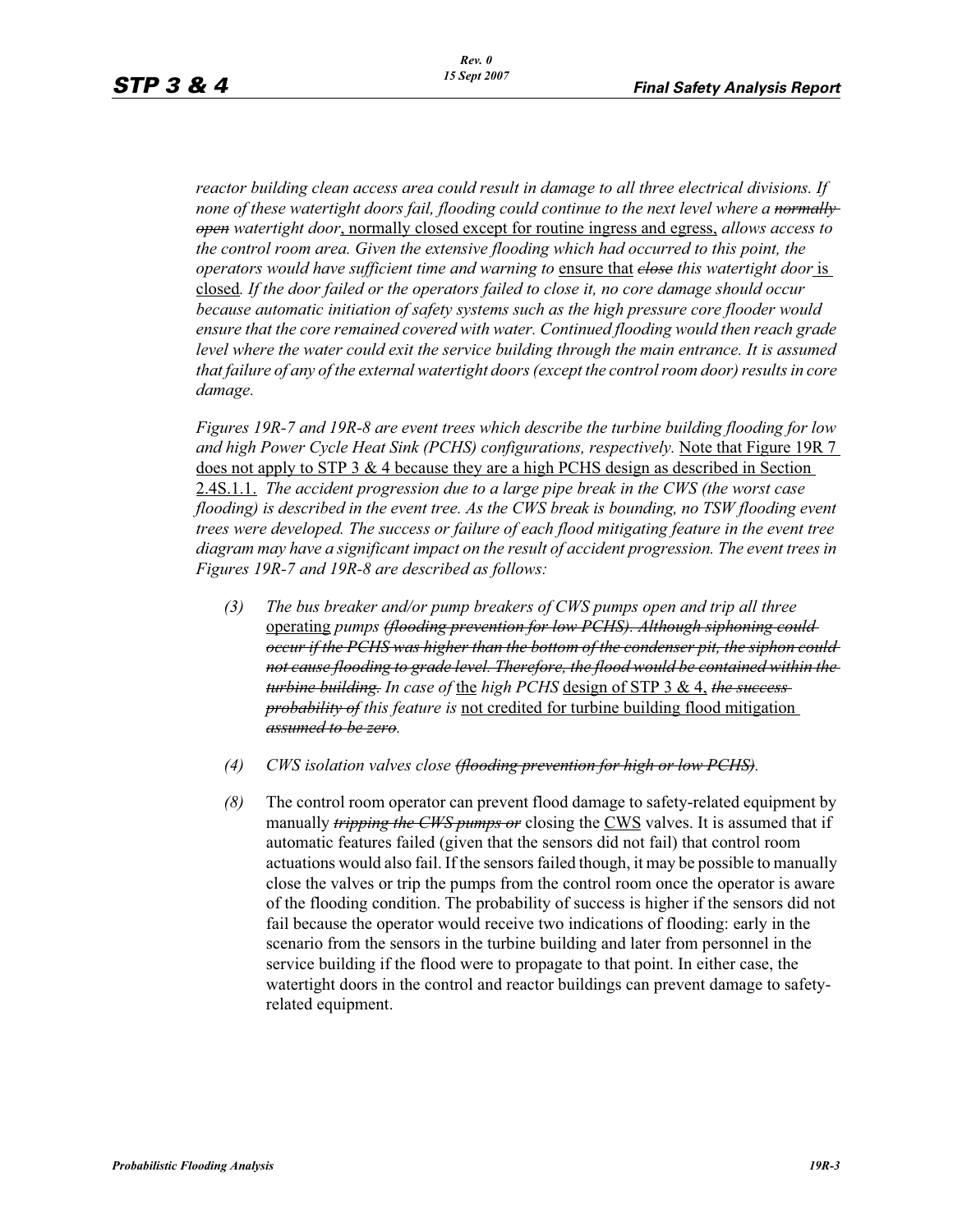*The description of flooding for a high PCHS is the same as for a low PCHS except that the pump tripping feature is not credited.*

*The core damage frequency for turbine building flooding is extremely small for a low PCHS and slightly higher for a high PCHS* design of STP 3 & 4*.*

# **19R.6.4 Operator Actions**

The following site-specific supplement addresses the STP design having all openings to safetyrelated buildings below flood level closed.

*(4)* Ensure that the *Close watertight door at* the *entrance to the control room area* is closed *if floods in the turbine building result in service building flooding.*

#### **19R.6.6 Conclusions**

The following site-specific supplement addresses the STP site being a high PCHS design.

*The conclusions from the ABWR probabilistic flooding analysis is that the risk from internal flooding is acceptably low. The estimated core damage frequency from all internal flood sources is very small for a low PCHS and slightly higher for a* the *high PCHS* design of STP 3 & 4*.*

# **19R.7 External Flooding Evaluation**

The following site-specific supplement summarizes the external flooding analysis performed for the STP site and addresses departure STP DEP T1 5.0-1.

Summarized in the sections below is the external flooding PRA analyses for the STP 3  $\&$  4 plants. External flooding is defined as intrusion of water from sources outside of plant buildings such that the ability of the plant to achieve safe shutdown is affected. The analysis determined the potential core damage frequency (CDF) that could result from external flooding events for each of the new units and was developed assuming that the watertight door providing normal access to the main control room is open. This assumption provides a conservative and bounding assessment of risk from external flooding because the watertight door to the main control room would be closed except for intermittent ingress and egress (Refer to FSAR Section 2.4S.10).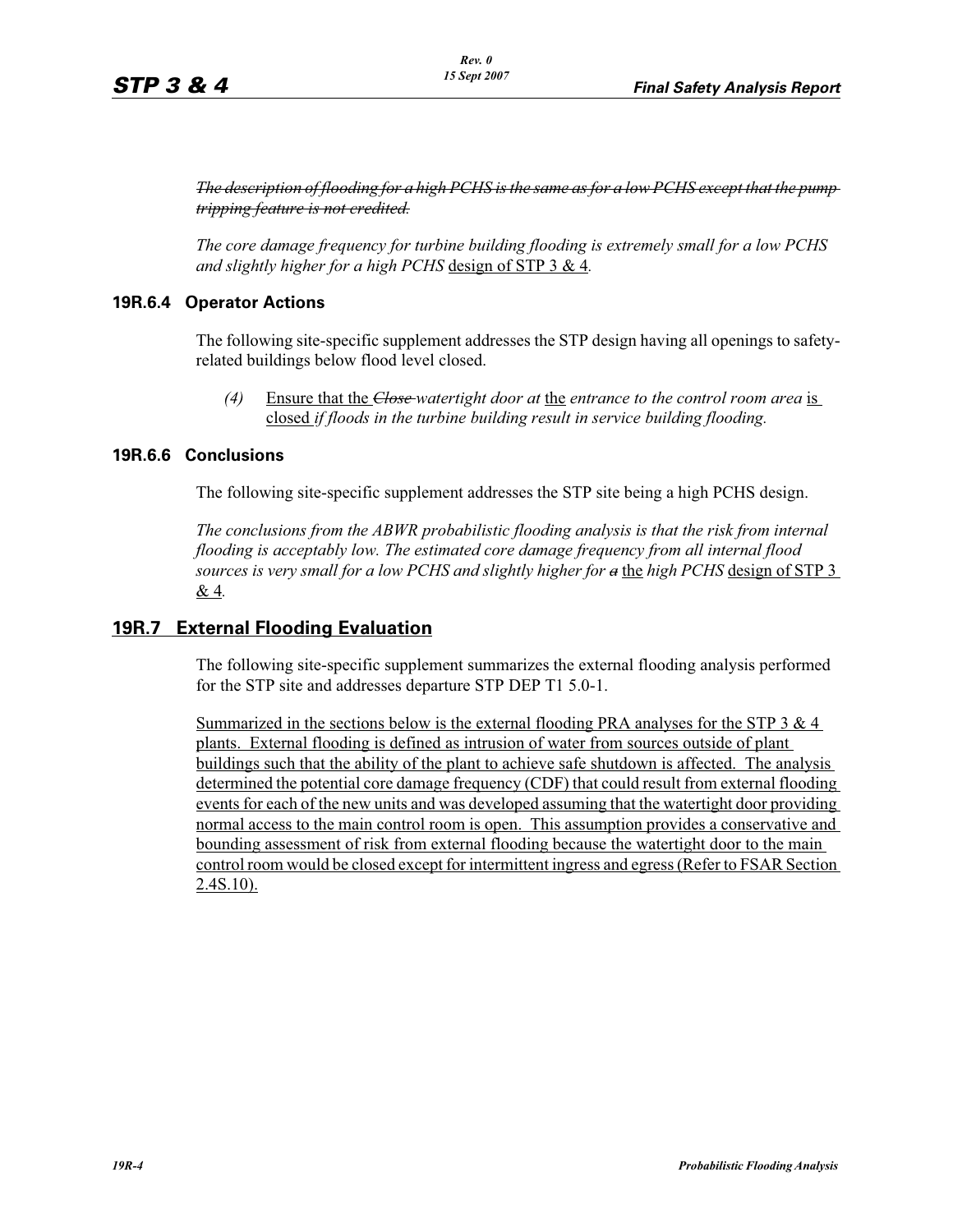# **19R.7.1 Methodology**

STP DEP T1 5.0-1

To develop the external flooding analysis for STP  $3 \& 4$ , the following steps were performed:

- -Identification and screening of external flooding initiating events.
- -Quantification of external flooding initiating event frequency.
- Analysis of external flooding accident sequences and development of event trees.
- -Quantification of external flooding core damage frequency.

Details of these steps are provided in the subsections that follow.

#### **19R.7.2 Identify and Screen Initiating Events**

STP DEP T1 5.0-1

External flooding at the STP site potentially can be initiated by several basic sources: river flooding which includes ice flooding, upstream dam breaks and landslides, tsunamis, rainstorms, and onsite sources including dam breaks and failure of the ultimate heat sink (UHS). Events from these sources could, potentially, be related. For example, a storm could cause both a breach of an upstream dam and local flooding at the site. This analysis considers independent and correlated flooding events.

Ice flooding of the Colorado River adjacent to the STP site is not considered a potential hazard because the warm temperatures of the area and the tidal effects that are felt on the river in the area. Therefore, ice flooding is screened as a potential initiating event.

Based on analysis performed for STP 1&2 (Reference 19R.7-1), landslides are not considered a threat to the STP site. Therefore, landslides are screened as potential external flooding initiating events.

Analysis for STP 1 and 2 (Reference 19R.7-1) also concluded that tsunamis cannot affect the site. Therefore, tsunamis are screened from consideration as initiating events.

The storm surge or seiche resulting from a hurricane could potentially cause flooding at the STP site. However, the maximum water level at the STP site that would be expected from such an event would be elevation 26.74 feet. Since this elevation is below grade level, hurricane storm surge or seiche can be excluded as an external flooding initiating event.

Intense precipitation can result in flooding local to the STP site because plant buildings will be constructed so that all external entrances are at least one foot above the flood level expected from a probable maximum precipitation event. Since the maximum flood level expected from intense precipitation is one foot below grade level for Units 3 and 4, intense local precipitation is screened from consideration as an external flooding initiating event.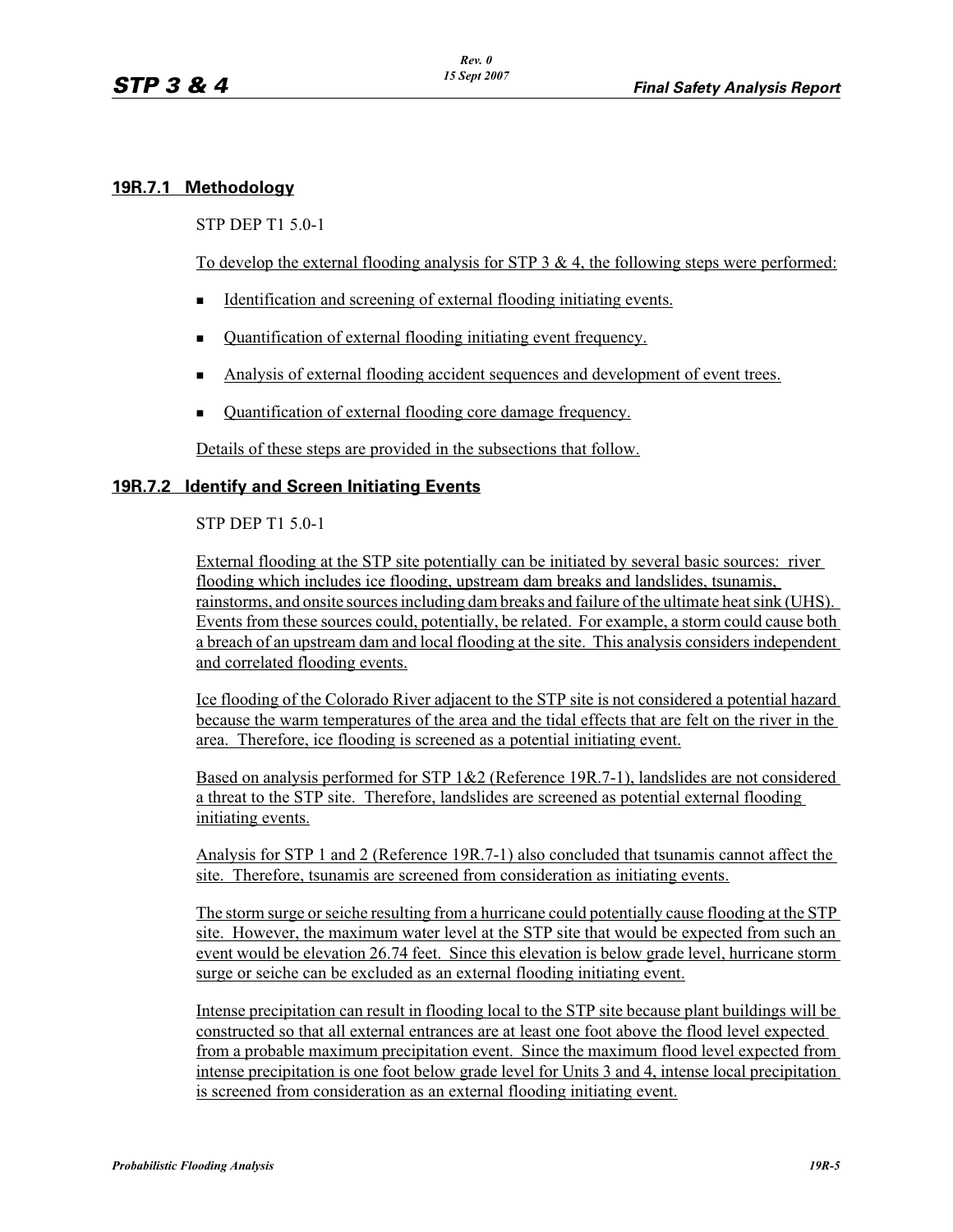The normal operating elevation is 26 feet for the essential cooling pond (ECP) of Units 1 and 2. Since this elevation is below the nominal grade elevation for the STP site, failure of the ECP is excluded as an external flood initiating event.

The cooling tower basin for the UHS contains a large volume of water that, if released, could potentially drain to safety-related buildings on the STP site. However, approximately half of this volume is below grade and, therefore, would not be expected to drain away from the basin. The UHS basin is a cylindrical concrete tank that is surrounded by an earthen berm. The berm extends 3.5 feet above the maximum water level. For water in the UHS basin to reach safetyrelated buildings, first a failure of the concrete tank must occur, then, the water must erode the earthen berm. It is considered unlikely that any failures of the UHS structure would result in a large rapid release of water. Any failures of the structure would be expected to be small such that site drainage systems would be capable of preventing the water from reaching other safetyrelated buildings onsite. Therefore, failure of the UHS is screened from further consideration as an external flooding initiating event.

The STP site is located on the Colorado River at river mile 16.4, upstream from the Gulf of Mexico. The potential for dams upstream of the site to cause plant flooding was evaluated as part of the original licensing for Units 1&2. The analyses for Units 1&2 (Reference 19R.7 1) show that a maximum flood level of 32.0 ft MSL is expected at the STP site from a single upstream dam break. Since this level is below the elevation of Unit  $3\&4$  plant buildings, single upstream dam breaks can be screened from further consideration as external flooding initiating events.

In addition the potential flooding effects from multiple, cascading failures of Colorado River dams upstream of the STP site. That analysis shows that a peak still water elevation of 34.1 feet with wave runup to the 43.7 foot elevation. Therefore, multiple, concurrent dam failures are considered as an external flooding initiating event.

The Main Cooling Reservoir (MCR) is formed by a 12.4 mile, earth filled embankment enclosing 7,000 acres of surface area at a normal operating level of 49.0 MSL with a capacity of 175,000 acre feet. The embankment, about 2100 feet south of the south face of the plant power block, rises an average of 40.0 feet above the natural ground surface. Breach of the MCR produces the critical flood levels at the STP site. Therefore, MCR failure is considered as an external flooding initiating event.

# **19R.7.3 Quantification of External Flooding Initiating Event Frequency**

STP DEP T1 5.0-1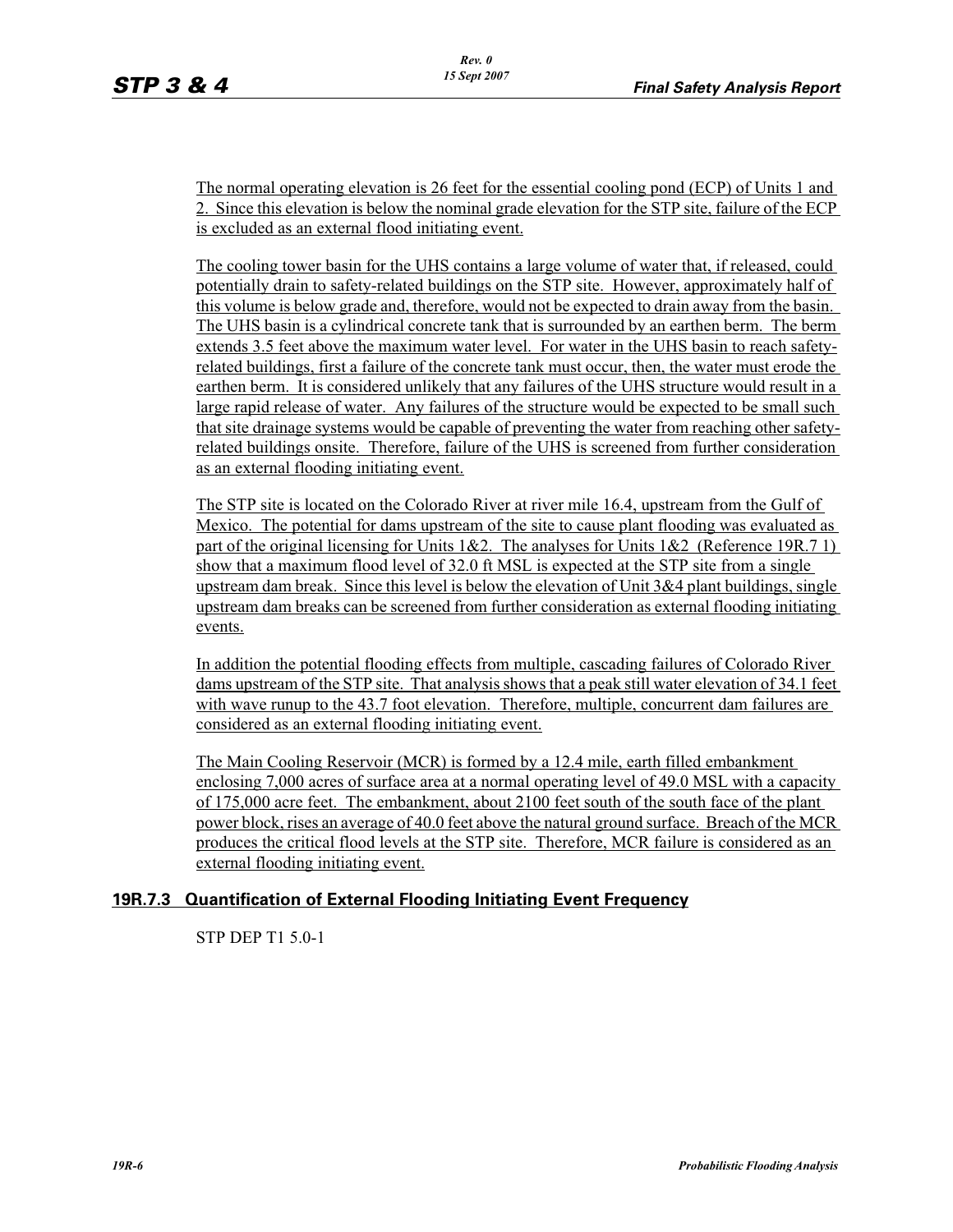The analysis of the frequency for MCR failures begins with the frequency developed as part of the Unit 1&2 IPEEE analysis. That value has been updated to reflect MCR operating experience since completion of the IPEEE. The initiating event frequency for MCR failures that could impact Units 3&4 is determined to be very low.

The frequency of multiple, concurrent upstream dam breaks considers the failure of three dams, the S. W. Freese, Buchanan, and Mansfield Dams. The analysis assumes that the first dam failure can occur randomly and that the second and third failures are dependent on the previous dam failures. The sequence of events analyzed begins with failure of the S. W. Freese Dam which began operation in 1990.

Downstream of the S. W. Freese Dam is the Buchanan Dam. It is assumed that failure of the Buchanan Dam is dependent on the failure of the S. W. Freese Dam. Table 19R-4 gives values for common cause factors. Although not considered a common cause failure in the traditional sense, the second and third dam failures are analyzed using the common cause factors from Table 19R-4. Using the Beta factor from Table 19-4, failure of the Buchanan Dam, given failure of the S. W. Freese Dam is calculated.

Failure of the third dam, the Mansfield Dam, given failure of the first two dams, is calculated using the Gamma factor given in Table 19R-4. The frequency of multiple concurrent dam failures considered as external flooding initiating events is calculated to be very low.

# **19R.7.4 Accident Sequence Analysis**

STP DEP T1 5.0-1

The subsections that follow summarize the accident sequence analysis for the two events considered as external flooding initiating events.

# **19R.7.4.1 Main Cooling Reservoir Breach**

#### STP DEP T1 5.0-1

Note that this analysis is developed assuming that the watertight door providing normal access to the main control room is open. This assumption provides a conservative and bounding assessment of risk from external flooding because the watertight door to the main control room would be closed except for intermittent ingress and egress (Refer to FSAR Section 2.4S.10).

A breach of the main cooling reservoir could occur suddenly or progress over many minutes. A discussion of previous dam breaches notes that the failure time of most breaches is 15 minutes to one hour from the time of inception to completion of the breach. However, some breaches became fully developed in as little as 6 minutes while others took more than 7 hours. It was also noted that half the breaches identified occurred in less than 1.5 hours. Therefore, it is concluded that, while there is a good deal of uncertainty and variability associated with the breach time, 15 minutes to one hour would likely be conservative. Breach width was also noted to be typically 2 to 5 times dam height (Reference 19R.7-2). The timing of the breach along with the width of the breach affects the height of water that reaches plant buildings. Smaller breaches or breaches that take longer to develop would result in a lower level of water on plant buildings. For smaller and slower-developing breaches, it can be expected that water would not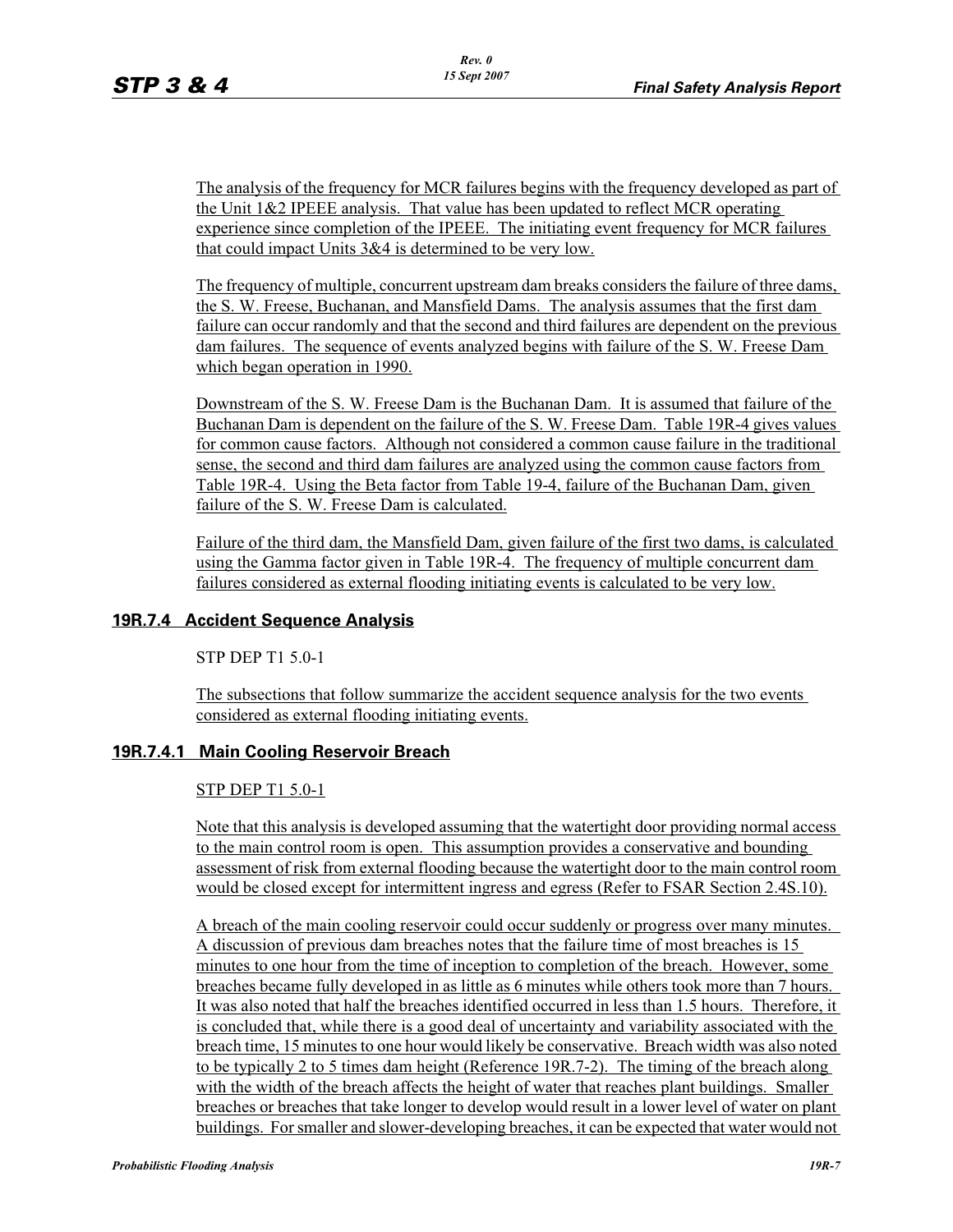rise above grade elevation on plant buildings. For larger and faster-developing breaches, water level on plant buildings would be higher. The analysis, originally documented in the IPEEE of Units  $1&2$  (Reference 19R.7-3), considered that failures of the MCR are equally likely to occur anywhere along the perimeter and excluded from consideration that portion of MCR failures that would direct water away from plant buildings. MCR failures that would result in water flowing away from the site would not be considered as external flooding initiating events, consistent with the analysis presented in Reference 19R.7.3. This assumption is considered reasonable since the land around the MRC generally slopes southward towards the Colorado River. This analysis assumed that any breach of the main cooling reservoir that is included in the initiating event definition is sufficiently large that water level will rise above the entrances to plant buildings. This analysis also assumed that the main cooling reservoir breach would cause a loss of offsite power either because of failure of the switchyard equipment or the plant auxiliary transformers that are impacted by the floodwaters. Furthermore, this analysis assumed that the loss of offsite power is not recoverable for several days.

A breach of the main cooling reservoir would cause water to flow across lighted roadways and open areas between the main cooling reservoir and the plant. Security personnel are stationed such that they have a clear view of these areas. On seeing the developing breach or water flow, they would notify the main control room in accordance with their training and procedures.

External access points to the control and reactor buildings are provided with normally-closed, watertight barriers or doors designed to withstand the maximum loadings of any potential main cooling reservoir breach. All these doors are alarmed at the central alarm station so it is unlikely that one would be left open. Failure of any one of these doors would allow water to enter the building and flow through drains, stairways, and non-watertight doors to the essential electrical switchgear rooms below grade. Since there are no internal watertight barriers to protect the rooms on lower elevations from water entering the upper elevations, it is conservatively assumed that failure of one of the watertight doors on the reactor building would result in core damage.

The normal access to the main control building is via the service building through a watertight door on the 2950 mm elevation. As discussed above, this analysis assumes that this door is open. The door is oriented such that water external to the control building will seal the door. In addition, there are other normally-closed watertight doors that provide access to the control building from the service building and that are located either at or below grade. Since the service building is not designed to withstand flooding, it is assumed that a main cooling reservoir breach would result in water entering the service building. If any one of the doors from the service building to the control building is not closed or fails, then water could enter the control building and cause failure of all three divisions of reactor cooling water (RCW) or DC power since these are located below grade. Since there are no internal watertight barriers to protect the rooms below grade in the control building, it is conservatively assumed that failure of one of the watertight doors on the control building would result in core damage.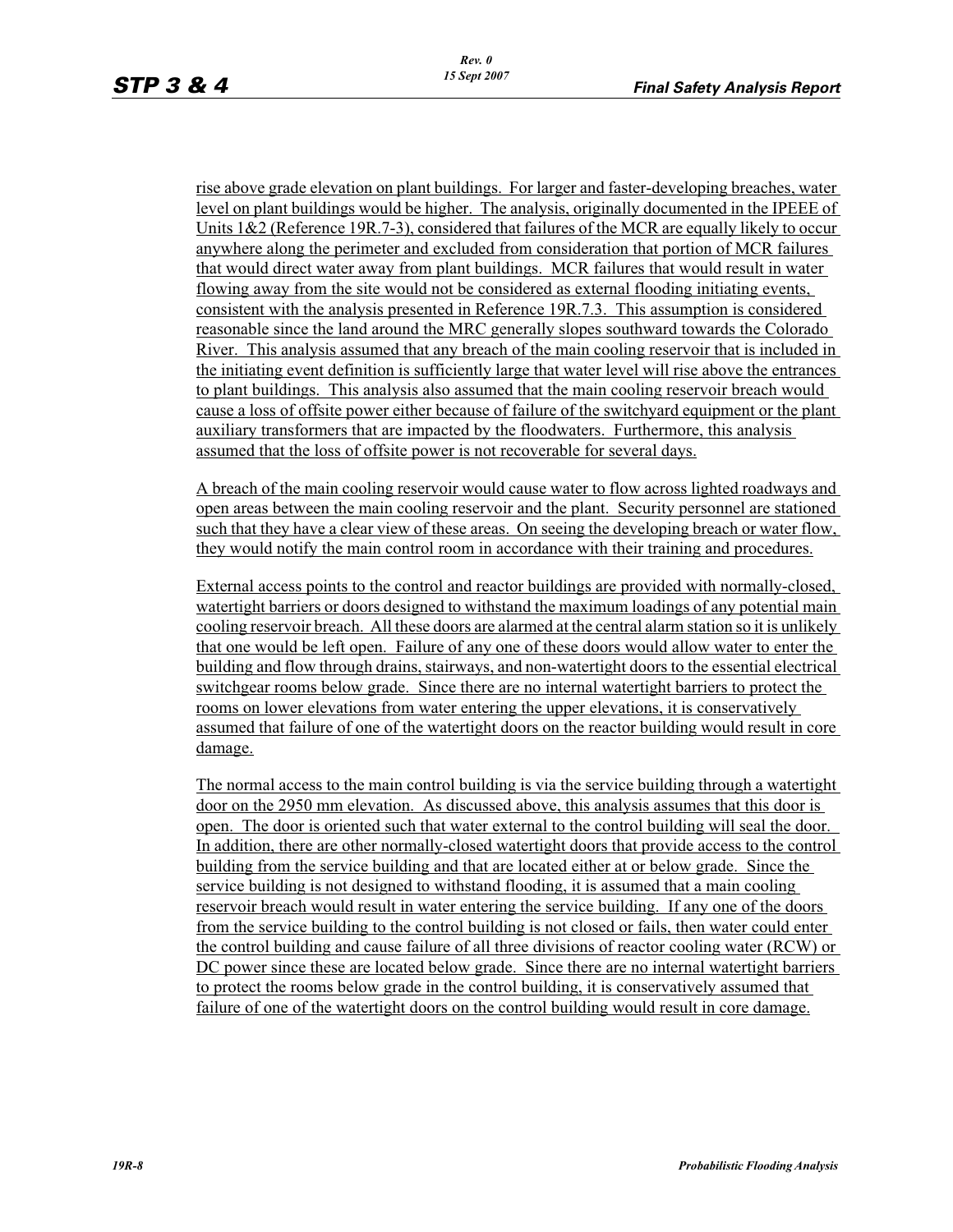The turbine building and service building are not designed to withstand the effects of a failure of the main cooling reservoir. Therefore, it is conservatively assumed that any equipment in the turbine building or service building is failed by the flooding caused by a breach of the main cooling reservoir. PRA-related equipment housed in the turbine building includes the condensate and feedwater systems and the combustion turbine generator (CTG).

When notified of a main cooling reservoir breach by security personnel, the operators in the main control room staff would ensure that the normally-open, watertight control room access door is closed. Closing this door prevents water from entering the control building. As discussed above, failure to close this door would result in submerging the control building and is conservatively assumed to result in core damage.

If the door to the main control room is closed, then the event progresses as a loss of offsite power since it is assumed that the MCR breach causes a loss of offsite power Because of the loss of offsite power, all equipment powered from non-essential electrical buses is initially lost. The loss of offsite power would result in the EDGs starting and loading to their respective essential electrical buses. The CTG would be failed by the flood so failure of all three EDGs would result in a station blackout (SBO). For this analysis, a SBO is conservatively assumed to be non-recoverable and result in core damage.

If one or more EDG starts and loads its respective buses, then the reactor can be brought to safe shutdown using equipment powered from the essential AC buses.

The accident progression for this event tree is similar to that of a loss of offsite power. However, for the main cooling reservoir breach, it is assumed that offsite power is not recovered and that failure to insert control rods or a subsequent station blackout would result in core damage.

# **19R.7.4.2 Multiple, Concurrent Upstream Dam Failures**

STP DEP T1 5.0-1

Note that this analysis is developed assuming that the watertight door providing normal access to the main control room is open. This assumption provides a conservative and bounding assessment of risk from external flooding because the watertight door to the main control room would be closed except for intermittent ingress and egress (Refer to FSAR Section 2.4S.10).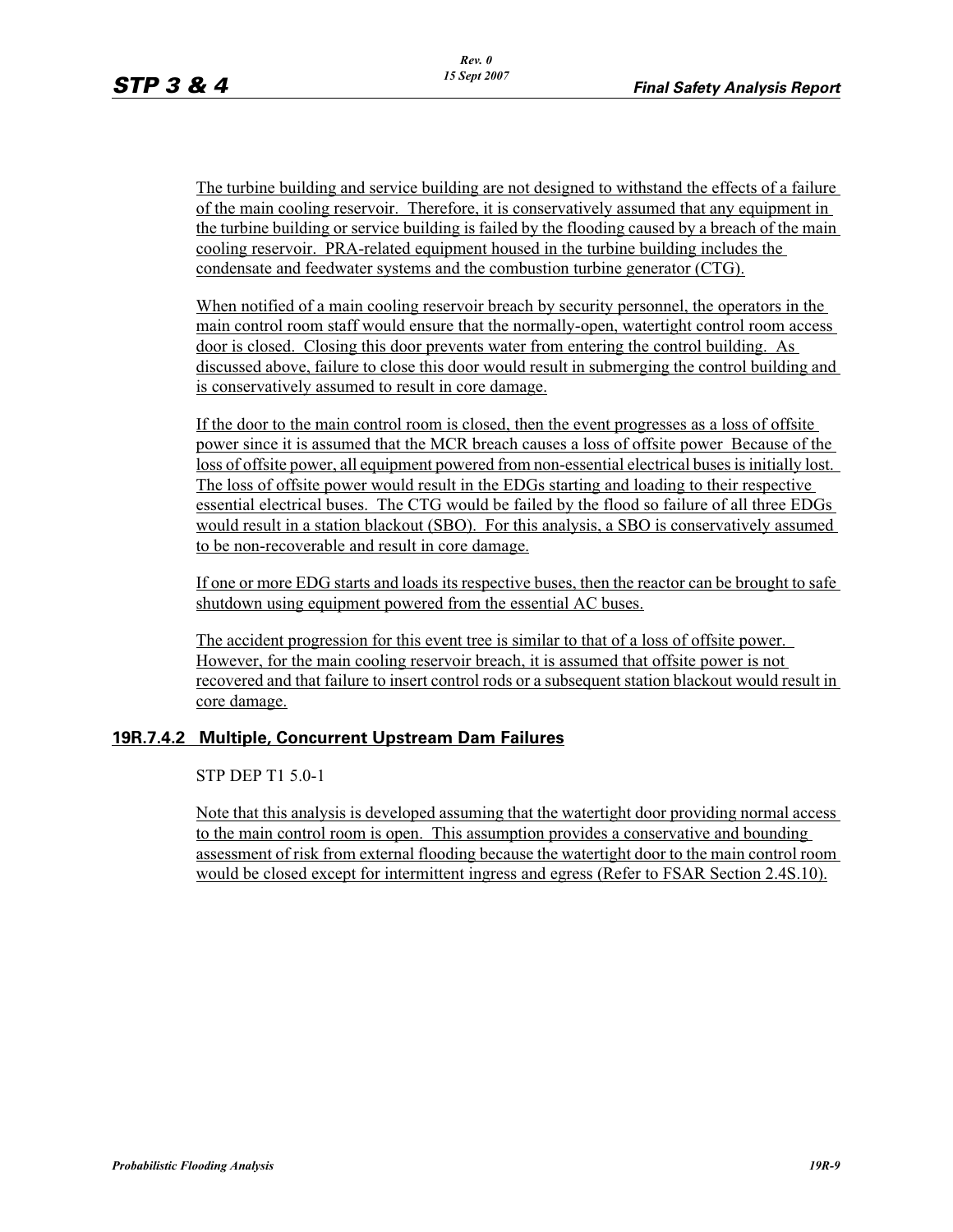The accident progression for multiple, concurrent upstream dam failures is similar to that of the main cooling reservoir breach except for timing. Since the last dam that would fail, the Mansfield Dam, is nearly 300 miles upstream of the STP site, flood waters from that dam failure would not reach the STP site for many hours. In that time, closure of the normally-open main control room access door would be assured. In addition, compensatory actions such as sandbagging or installation of other temporary flood barriers can be installed around access doors. These additional compensatory actions, however, are not quantified as part of this analysis. This analysis also assumes that the flooding that results from multiple, concurrent upstream dam failures will cause a loss of offsite power either because of failure of the switchyard equipment or the plant auxiliary transformers that are impacted by the floodwaters. Furthermore, this analysis assumed that the loss of offsite power is not recoverable for several days.

External access points to the control and reactor buildings are provided with normally-closed, watertight barriers or doors designed to withstand the maximum loadings of any potential main cooling reservoir breach, a more severe event than multiple, concurrent upstream dam failures. All these doors are alarmed at the central alarm station so it is unlikely that one would be left open. Failure of any one of these doors would allow water to enter the building and flow through drains, stairways, and non-watertight doors to the essential electrical switchgear rooms below grade. Since there are no internal watertight barriers to protect the rooms on the lower elevations from water that entered the upper elevations, it is conservatively assumed that failure of one of the watertight doors on the reactor building will result in core damage.

The normal access to the main control building is via the service building through a watertight door on the 2950 mm elevation. In addition, there are other normally-closed watertight doors that provide access to the control building from the service building and that are located either at or below grade. Since the service building is not designed to withstand flooding, it is conservatively assumed that the flooding that results from multiple, concurrent upstream dam failures would result in water entering the service building. If any one of the doors from the service building to the control building fails, then water could enter the control building and cause failure of all three divisions of reactor cooling water (RCW) or DC power since these are located below grade. Since there are no internal watertight barriers to protect the rooms below grade in the control building, it is conservatively assumed that failure of one of the watertight doors on the control building will result in core damage.

The turbine building and service building are not designed to withstand flooding. Therefore, it is conservatively assumed that any equipment in the turbine building or service building is failed by the flooding caused by multiple, concurrent upstream dam failures. PRA-related equipment housed in the turbine building includes the condensate and feedwater systems and the combustion turbine generator (CTG).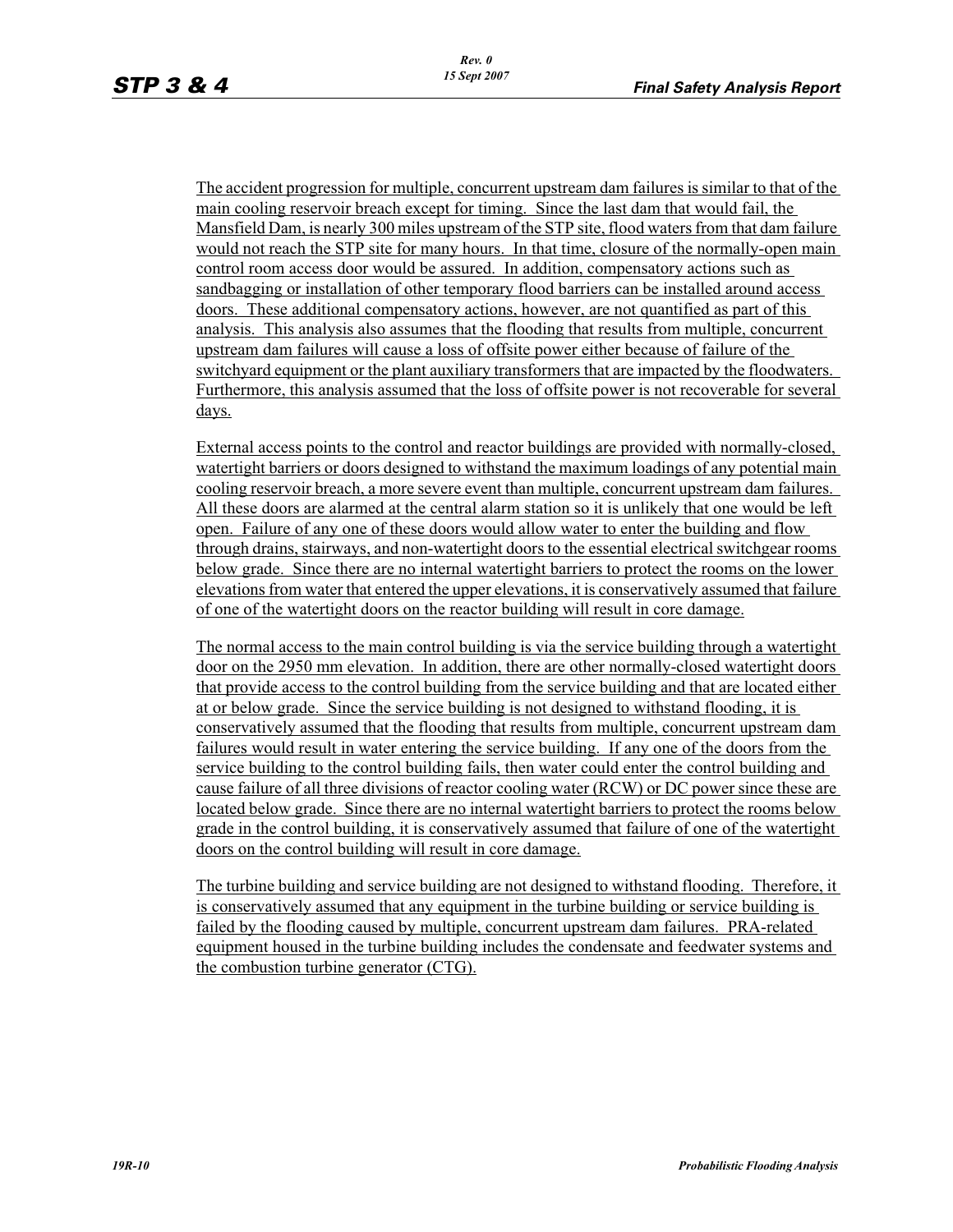When notified of an upstream dam failure, steps will be taken (Refer to Section 19.9.3) to ensure that the watertight main control room access door will be closed prior to flood waters reaching the STP site. Since many hours are available to effect this action and the action is simple and visually verifiable, the probability of failing to ensure closure of the door is considered sufficiently small as to be neglected. Closing this door prevents water from entering the control building.

Since the flooding is assumed to cause a loss of offsite power, all equipment powered from nonessential electrical buses would be lost. The loss of offsite power will result in the EDGs starting and loading to their respective essential electrical buses. The CTG is conservatively assumed failed by the flood so failure of all three EDGs would result in a station blackout (SBO). For this analysis, a SBO is assumed to be non-recoverable and results in core damage.

If one or more EDG starts and loads its respective buses, then the reactor can be brought to safe shutdown using equipment powered from the essential AC buses.

The accident progression for this event tree is similar to that of a loss of offsite power. However, for multiple, concurrent upstream dam failures, it is assumed that offsite power is not recovered and that failure to insert control rods or a subsequent station blackout result in core damage.

## **19R.7.5 Summary of Accident Sequences**

STP DEP T1 5.0-1

The subsections that follow summarize determination of the accident sequences developed for the two events considered as external flooding initiating events. Determination of CDF made use of the existing ABWR PRA logic models and used a process similar to that used to quantify the internal flooding events.

#### **19R.7.5.1 Main Cooling Reservoir Breach Accident**

STP DEP T1 5.0-1

Four accident sequences lead to core damage. Core damage results if any one of the top events fails. Development of each of the top events is discussed below.

#### *IEBMCR - Breach of Main Cooling Reservoir*

This Initiating Event represents the main cooling reservoir breach. This event is described above.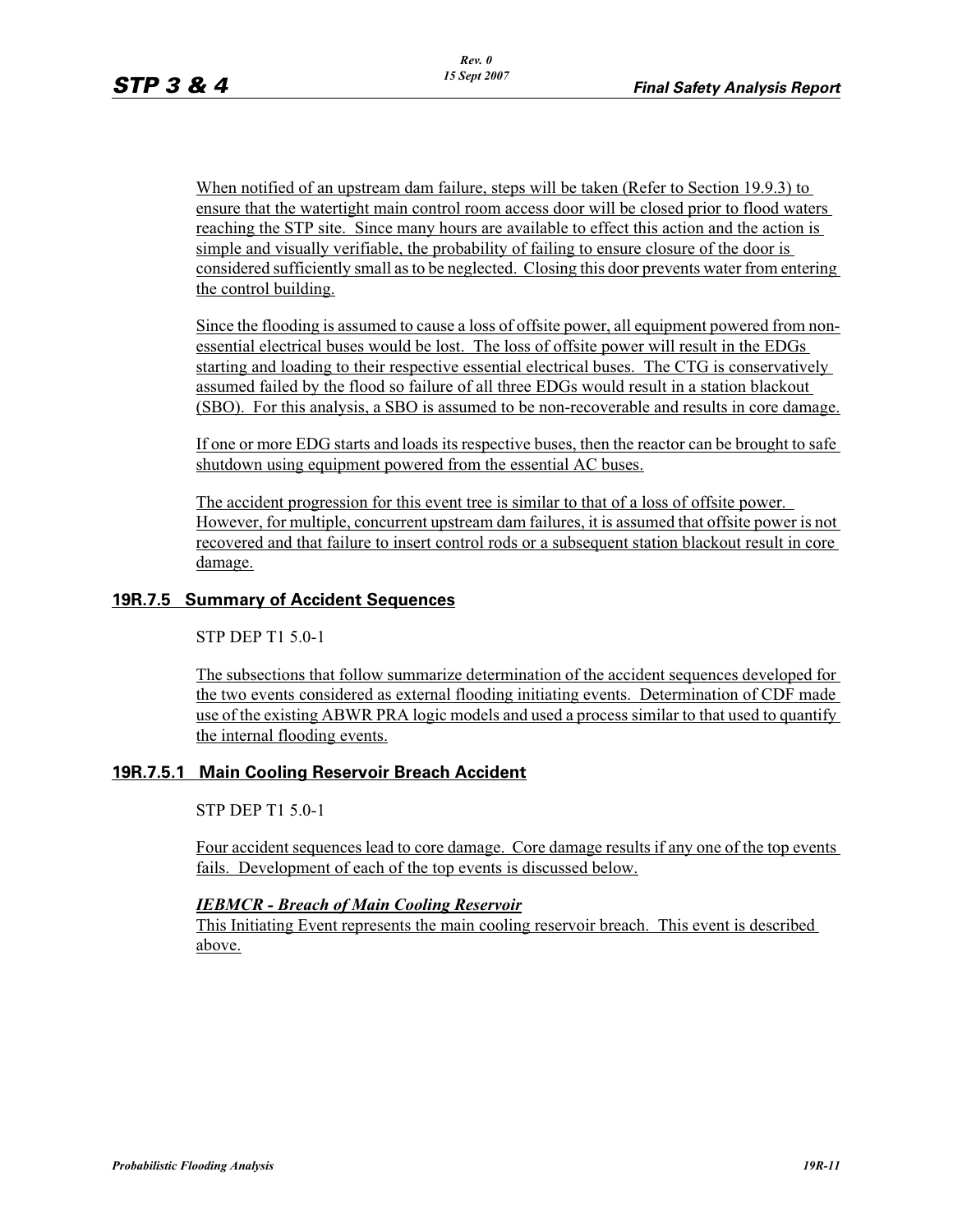## *OCD - Operator Action To Close Control Room Watertight Access Door or RB/CB External Doors Fail*

This top event represents failure of the watertight doors to prevent flood waters from entering either the control building or the reactor building. Failure of this top event can occur from two causes. First, the operators can fail to close the normally open, watertight door that provides main control room access from the service building. As described in section above, security personnel are stationed such that they will have a clear view of the area between the main cooling reservoir and plant buildings. This analysis assumes that the security staff is trained and that procedures are in place for them to alert the control room if there are indications of a breach of the main cooling reservoir. Procedures are also assumed to be in place to direct that the main control room access door be closed immediately on notification of a potential external flooding event (Refer to Section 19.9.3). Furthermore, the analysis assumes that the area between the main cooling reservoir and plant buildings is lighted to an extent that any flow of water from a breach of the main cooling reservoir would be clearly visible to the security personnel at night.

As discussed above, development of a main cooling reservoir breach is expected to take from 15 minutes to one hour. Once the security staff notifies the control room of the breach, closing and securing the watertight door takes less than one minute. Therefore, it is assumed that a moderate and adequate amount of time is available to effect the actions to close the control room access door. Then the failure probability for this event was assigned using the values in Table 19R-4.

Even if operator action to close the normally-open door is successful, failure of any one of the watertight doors that allow access to the reactor building or control building could randomly fail. Using the values in Table 19R-4, the probability of random door failures that allow water to enter either the control building or the reactor building was calculated.

The total probability of failing to isolate the control and reactor buildings from a main cooling reservoir breach is the sum of the operator failure probability and the random door failure probability.

#### *C - Failure To Insert Control Rods*

This top event represents failure to insert the control rods on the loss of offsite power caused by the external flooding event. The probability of this event is taken from the internal events PRA models.

#### *PO1 - SRVs Fail To Open (After Scram)*

This top event represents failure of the safety relief valves (SRVs) to open after a reactor trip. The probability of this event is taken from the internal events PRA models.

#### *SSD - Reactor Brought To Safe Shutdown Condition*

This top event represents failure to bring the reactor to a safe shutdown condition. Since the main cooling reservoir breach is assumed to result in a non-recoverable loss of offsite power, this node is quantified using the existing TEO event tree sequences but accounting for the additional failures that would be caused by the flooding. Basic events that represent these additional failures were set to "True" for the quantification.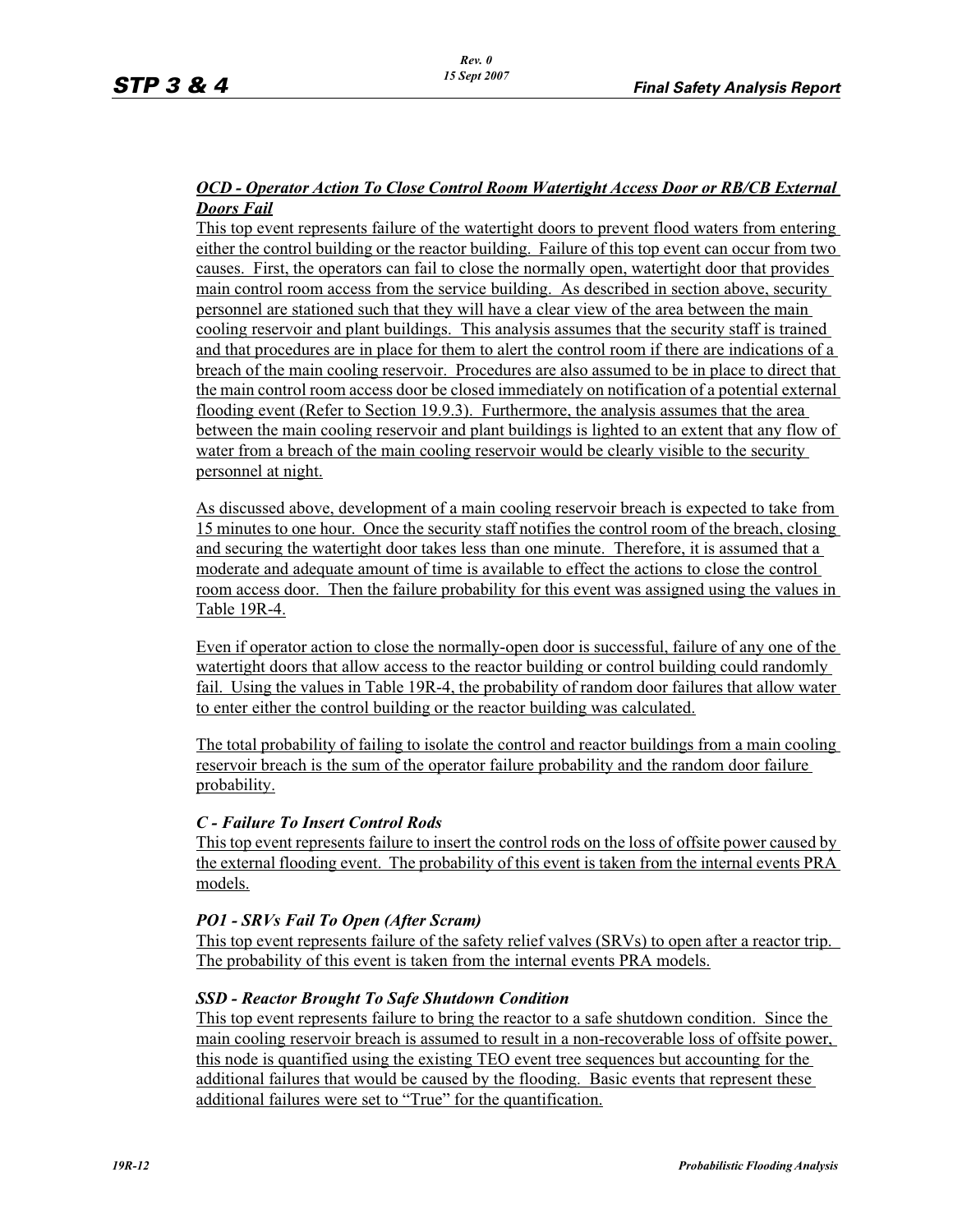The 11 core damage sequences from TEO were quantified to produce the conditional probability of core damage given that an external flooding event occurred. The resulting probability is determined to be low.

Since failure of each of the top nodes on the IEBMCR event tree results in core damage and since each of the top nodes is independent of the others, the total CDF for a main cooling reservoir breach is the product of the initiating event frequency, the success probability of any previous nodes, and the top node failure probability. The total CDF for a breach of the main cooling reservoir is determined to be very low.

# **19R.7.5.2 Multiple, Concurrent Upstream Dam Failures Accident**

#### STP DEP T1 5.0-1

Four accident sequences lead to core damage. Core damage results if any one of the top events fails. Development of each of the top events is discussed below.

#### *IEDAM - Multiple Concurrent Upstream Dam Failures*

This top event represents the failure of the three dams upstream of the STP site on the Colorado River. This event is described above.

#### *WTDOOR - Reactor Building and Control Building External Watertight Doors Fail*

This top event represents failure of the watertight doors to prevent flood waters from entering either the control building or the reactor building. Because of the long time available for notification and action following failure of the last dam on the Colorado River, it is assumed that the failure probability of operator action to close the normally-open watertight door to the main control room can be neglected.

Any one of the nine watertight doors that allow access to the reactor building or control building could randomly fail. Using the values in Table 19R-4, the probability of random door failures that allow water to enter either the control building or the reactor building is calculated.

#### *C - Failure To Insert Control Rods*

This top event represents failure to insert the control rods on the loss of offsite power caused by the external flooding event. The probability of this event is taken from the internal events PRA models.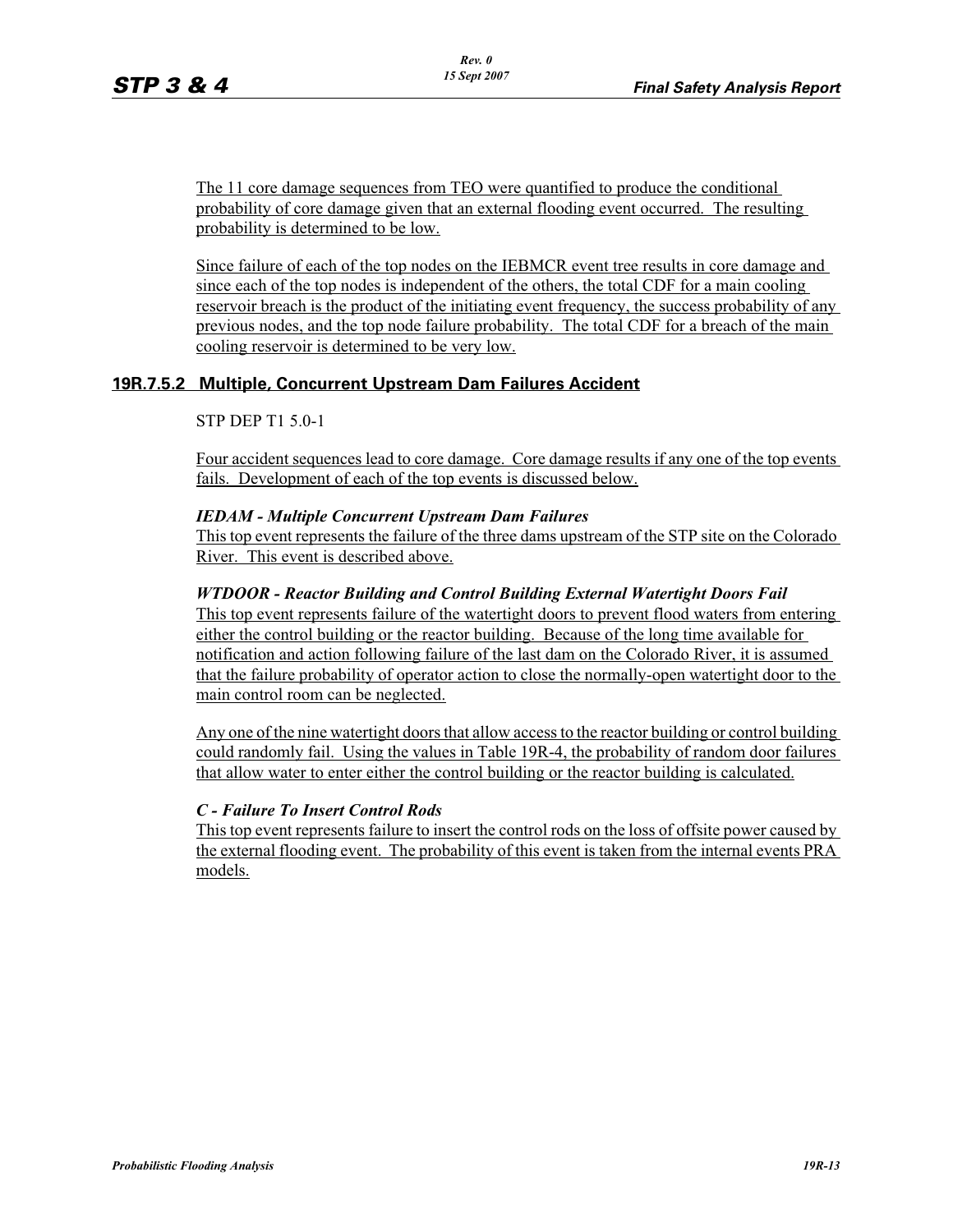# *PO1 - SRVs Fail To Open (After Scram)*

This top event represents failure of the safety relief valves (SRVs) to open after a reactor trip. The probability of this event is taken from the internal events PRA models.

## *SSD - Reactor Brought To Safe Shutdown Condition*

This top event represents failure to bring the reactor to a safe shutdown condition. This top event is described in Section 19R.7S.5.1.

Since failure of each of the top nodes on the IEDAM event tree results in core damage and since each of the top nodes is independent of the others, the total CDF for an external flooding event caused by multiple, concurrent upstream dam failures is the product of the initiating event frequency, the success probability of any previous nodes, and the top node failure probability. The total CDF for a breach of the main cooling reservoir is determined to be very low.

# **19R.7.5.3 Total External Flooding Event CDF**

STP DEP T1 5.0-1

The total CDF from external flooding events is obtained by summing the CDF from each of the events above and is determined to be very low.

# **19R.7.6 Important External Flooding-Related Design Features**

STP DEP T1 5.0-1

There are several design features important to minimizing external flood-related risk. One is that all buildings are constructed with entrances at least one foot above the flood level that would result from a PMP related flood. This feature allows screening of most external flooding events. Another feature is that all plant entrances and penetrations located below the maximum flood level are protected by watertight barriers or doors. Also, a clear view is provided from plant buildings to the main cooling reservoir thereby allowing for timely notification to the main control room of a main cooling reservoir breach.

# **19R.7.7 Operator Actions Related to External Flooding**

STP DEP T1 5.0-1

One operator action is important to external flooding risk. This action, timely closure of the watertight door at the entrance to the main control room is similar to the event included in section 19R.6.4. However, the cues to initiate the action for external flooding events are different than for internal flooding.

# **19R.7.8 External Flooding Reliability Goals (Input to RAP)**

STP DEP T1 5.0-1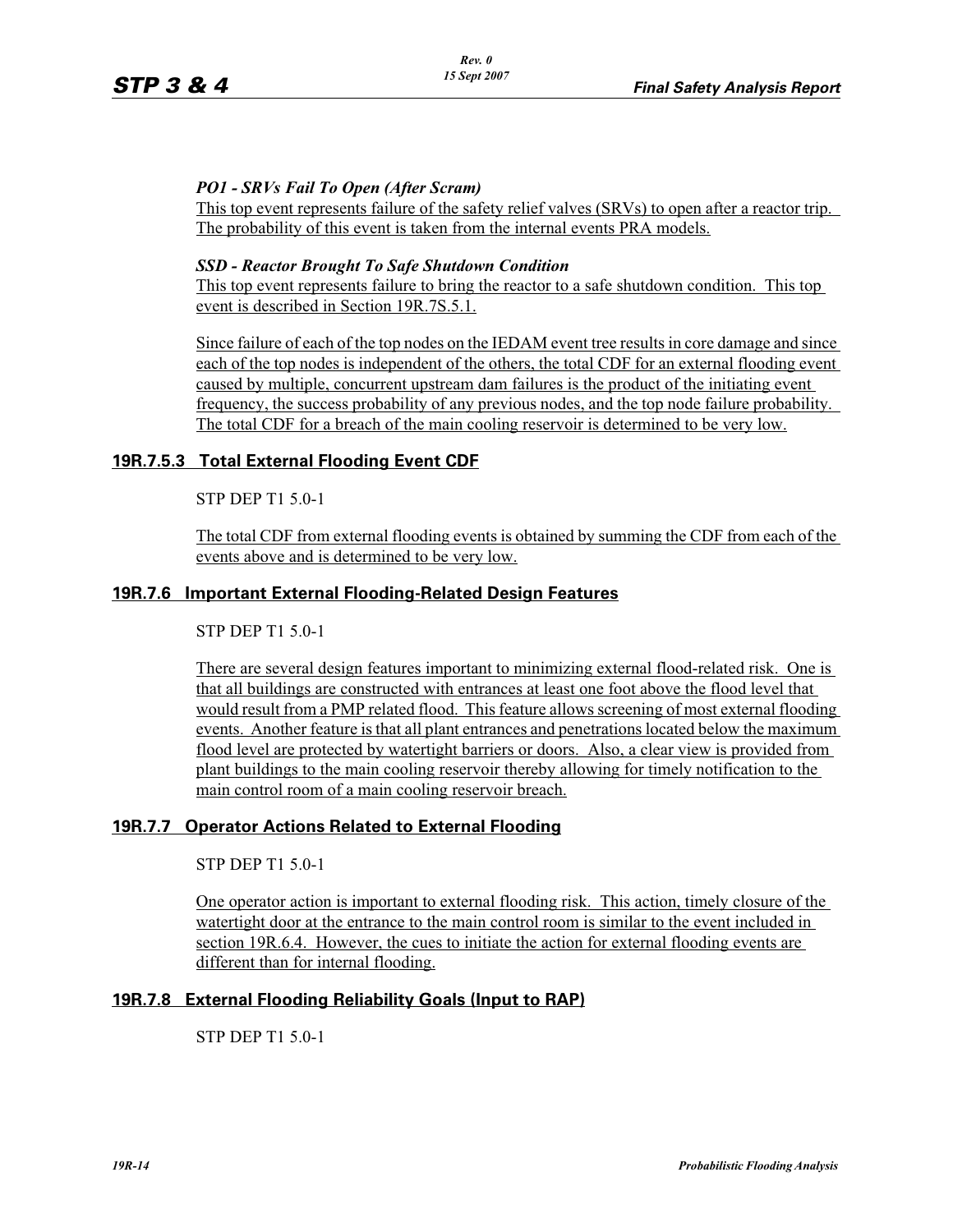The results of the external flooding analysis show that watertight doors are important to reducing external flood-related risk. Watertight doors are included as input to the RAP because of internal flooding events. The information from Section 19R.6.5 related to watertight doors is also applicable to external flooding events and is applied to all external watertight doors on the reactor and control buildings.

# **19R.7.9 Conclusions**

STP DEP T1 5.0-1

The conclusions from the ABWR probabilistic external flooding analysis are that the risk from external flooding is acceptably low, even with the conservative assumption that the watertight normal access door to the control room is open. The risk from external flooding would be significantly lower if analyzed assuming that the door is closed, as described in FSAR Section 2.4S.10. It is also concluded that the incremental risk from external flooding events is within the goals for an increase in CDF or LERF.

# **19R.8 References**

The following site-specific supplement provides references.

- 19R-1 STPEGS 1&2 UFSAR Section 2.4, Hydrologic Engineering, Revision 13.
- 19R-2 "Prediction of Embankment Dam Breach Parameters," DSO-98-004, Dam Safety Office, Water Resources Research Laboratory, US Department of the Interior, Bureau of the Interior, July, 1998.
- 19R-3 South Texas Project Electric Generating Station Level 2 Probabilistic Safety Assessment and Individual Plant Examination, Revision 0.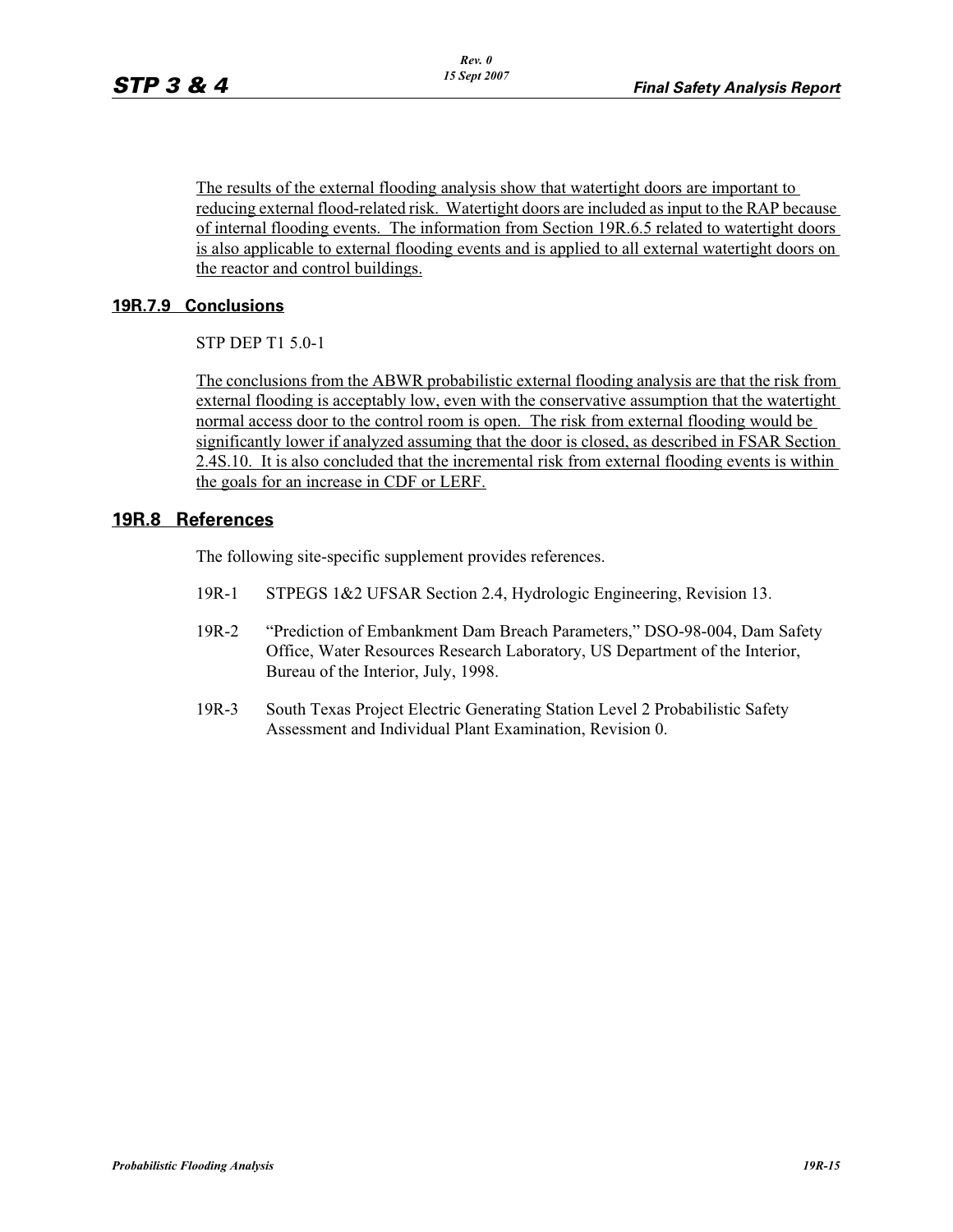# **Table 19R-6 Internal Flooding Core Damage Frequency (CDF)**

The following site-specific supplement states that low PCHS is not applicable to STP 3 & 4.

| <b>CDF</b> (per reactor year) |                |                              |
|-------------------------------|----------------|------------------------------|
| <b>Building</b>               | Low PCHS*      | <b>High PCHS<sup>*</sup></b> |
| Turbine                       | Not Applicable |                              |
| Control                       | Not Applicable |                              |
| Reactor                       | Not Applicable |                              |
|                               |                |                              |
| Total                         | Not Applicable |                              |

\* Not part of DCD (refer to SSAR).

*19R-16 Probabilistic Flooding Analysis*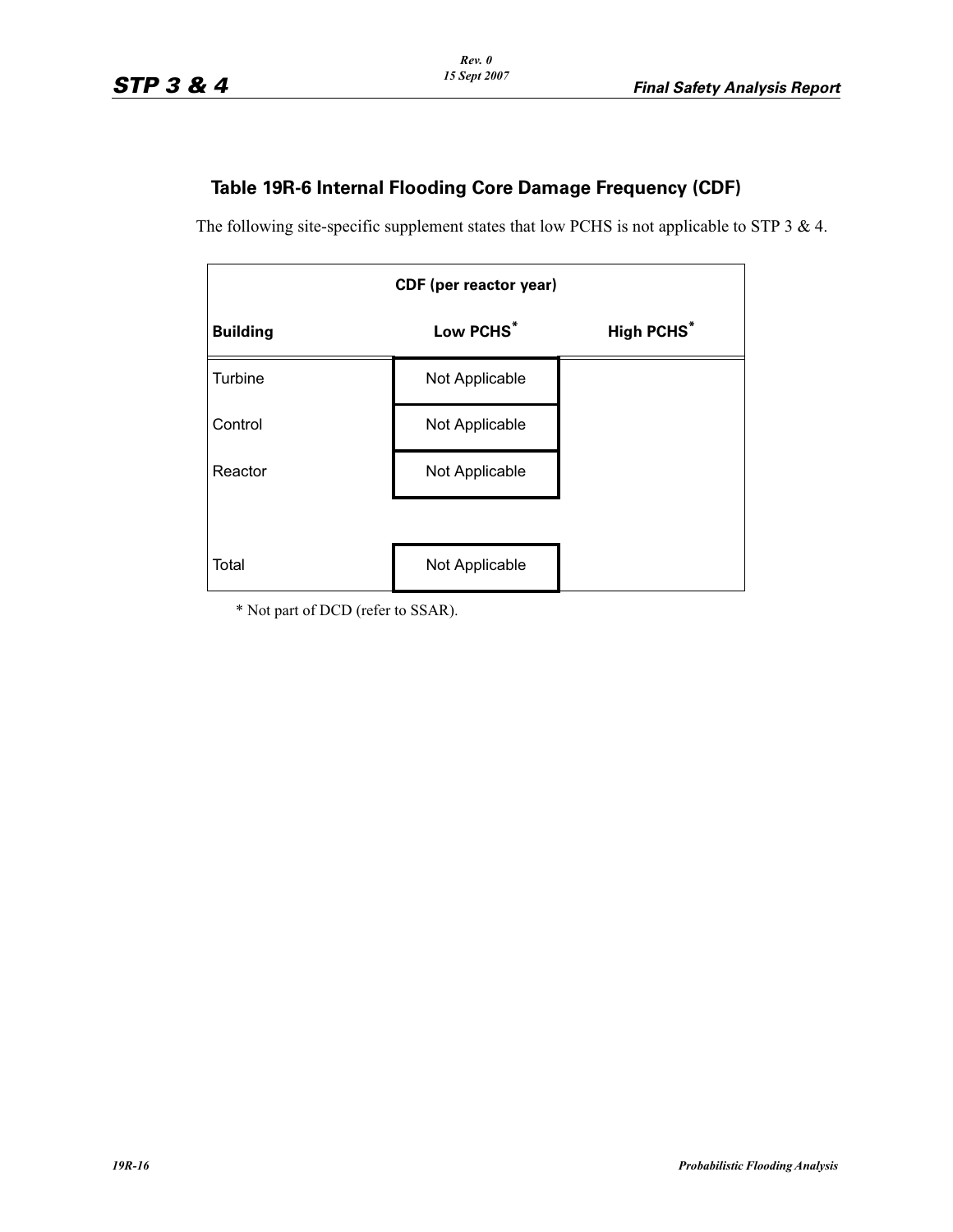# **Figure 19R-6 removed by NRC staff Offical Use Only - Security Related Information**

**Figure 19R-6 Reactor Building Arrangement - Elevation 12300 mm (1F)**